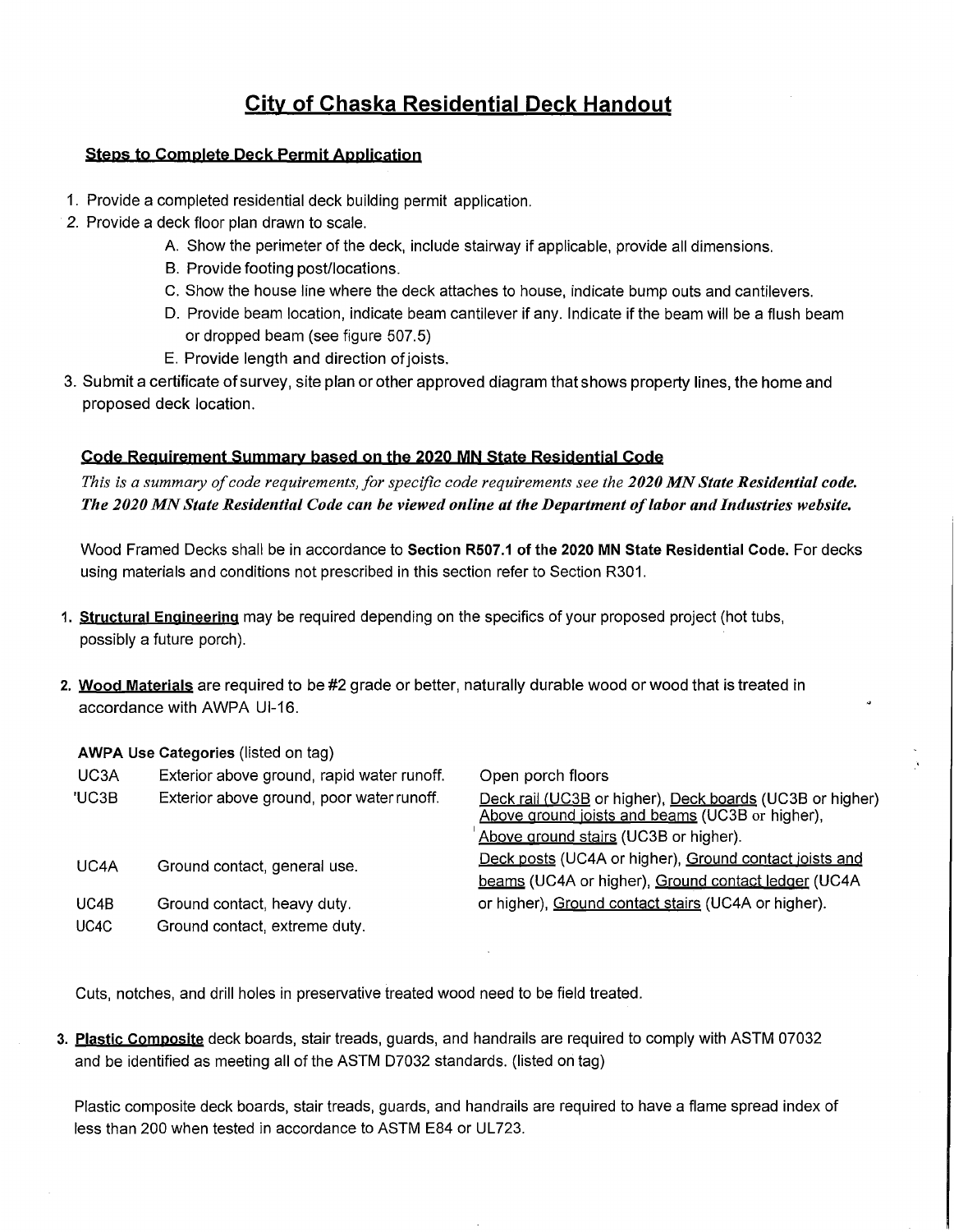Plastic composite deck boards, stair treads, guards, and handrails are required to be installed in accordance to this code and the manufacturer'sinstructions.

4. **Fasteners and Connectors** made of metal, shall be compliant with R317.3 and Table R507.2.3.

Flashing shall be corrosion-resistant metal or approved non-metallic material that is compatible with the structure and the decking materials.

- 5. Footings or other approved structural system shall be designed to accommodate all loads from the structure. All footings shall have minimum depth of 42". The minimum size for concrete footings will be sized based on tributary area, soil bearing capacity, and in accordance with table R507.3.1.
- 6. Deck Posts for single level wood framed decks with beams that are sized in accordance with Table R507.5 shall be sized in accordance with table R507.4. Where posts bear on concrete footings lateral restraint shall be provided by a manufactured connector or 12" minimum post embedment (12" post embedment may not meet uplift requirements).
- 7. Deck Beam maximum span shall be in accordance with table R507.5. Beam plies shall be fastened with 2 rows of 10D nails at 16" on center along each edge. Beams shall be allowed to cantilever past the post 1/4 the allowable beam span.

Deck Beam Bearing shall not be less than 11/2" for wood or metal and not less than 3" on concrete.

Deck Beam Splices shall be directly over a post.

Deck Beam Connections to Supports shall be in accordance with figures R507.5.1 (1) and R507.5.1(2)

Deck Beam Connection to Joists can be made with 3-8D threaded toenails (2 on one side 1 on other), an approved metal fastener (such as a hurricane clip), or a joist hanger.

- 8. Deck Joist maximum spans shall be in accordance with table R507.6. The maximum spacing for joists shall be limited by the decking materials in accordance with table R507.7. The maximum joist cantilever length is limited to 1/4 the joist span or the maximum cantilever length specified in table R507.6 (whichever is less). Lateral restraint at joist ends and bearing locations shall be provided. Blocking at bearing locations shall not be less than 60% of joist depth, at rims no less than 3-10D nails or 3" screws.
- 9. Decking shall be spaced no more than the maximum allowed in table R507.7 Wood decking shall be attached to the joists with 2-8D threaded nails or two #8 wood screws. Other approved fastener systems shall be installed in accordance with the manufacturer instructions.
- 10. Vertical and Lateral Support. Where supported by attachment to exterior wall decks are required to be positively anchored to the building. Vertical loads shall be transferred to (house) band joists through (deck) ledgers.

Deck Ledger shall be a minimum of a 2x8 lumber and shall not support the weight of beams or girders (beams and girders shall be let in).

Band Joist shall be a minimum of 2X solid sawn lumber, or 9 1/2" Douglas fir laminated veneer lumber. Band joists shall bear fully on the primary structure and be capable of supporting all loads.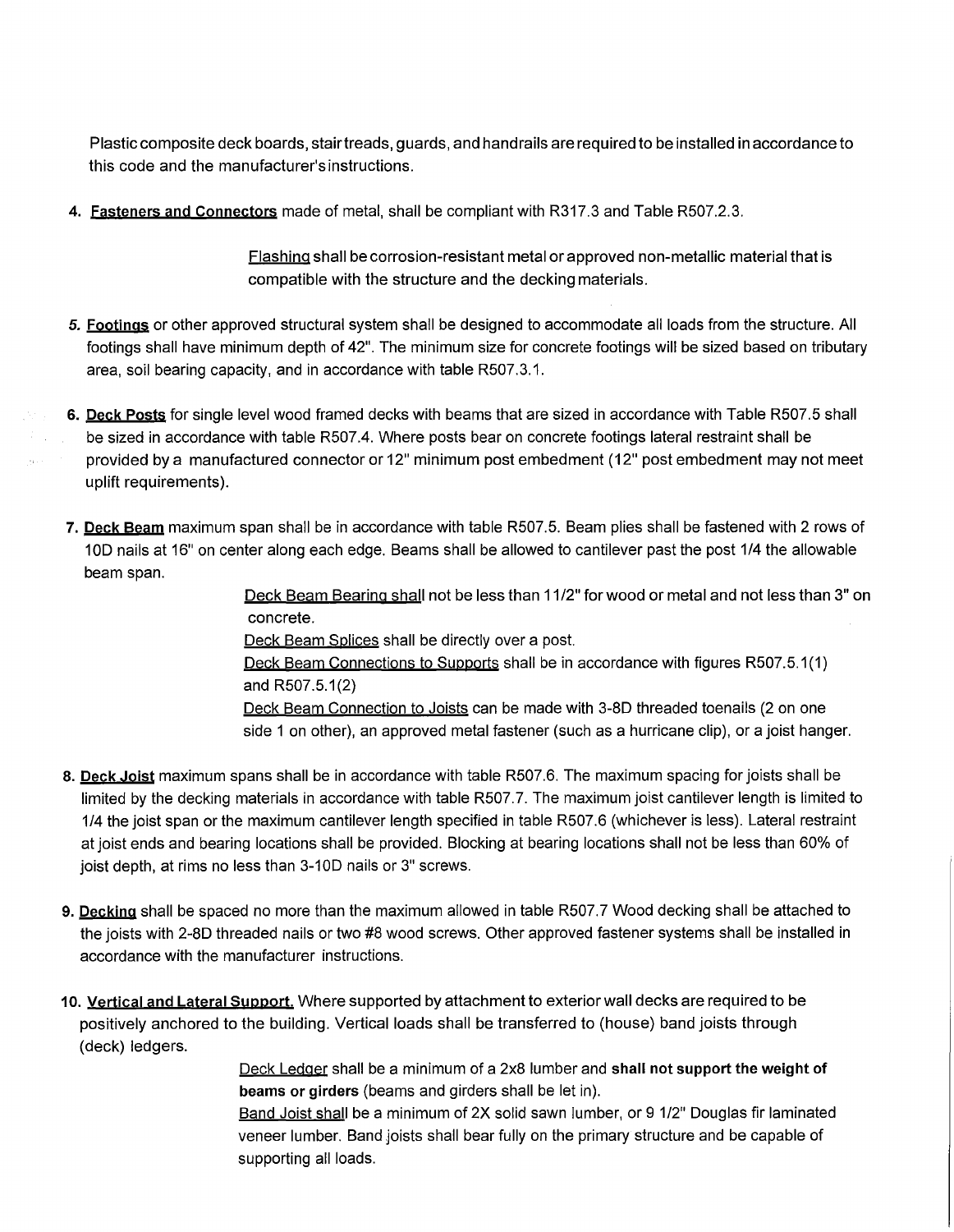Deck Ledger to Band Joist Fasteners shall be in accordance with tables R507.9.1.3(1) and installed in accordance with table R507.9.1.3 $\{2\}$  and figures R507.9.1.3 $\{1\}$ and R507.9.1.3 $\{2\}$ Lateral Load Connections when installed in accordance with figure R507.9.2(2) shall be in 4 locations evenly distributed across the length of the deck (750# Capacity minimum).

Decks shall not be hung from the cantilever of building floor system. All fasteners shall be corrosion resistant.

**11. Stairways** shall have a minimum width of 36". The largest tread depth or riser height shall not exceed the smallest by more than 3/8". The opening at the riser shall not allow the passage of a 4" sphere. A means to illuminate all exterior stairways shall be provided. A light source in the immediate area at the top ofthe stairway or landing is required.

> Maximum rise shall be  $7\frac{3}{4}$ " Minimum run shall be 10" with a nosing projection of %" - 1 *W'* Exe. A nosing projection is not required where the thread depth is not less than 11"

**12. Guard Rails** shall be provided where the walking surface of a deck is more than 30" measured vertically to the floor or grade below.

> Guard Rail Height shall be 36" measured vertically from the adjacent walking surface to the top of guard rail.

*Exceptions: 1. Guard rails on the open sides of stairways shall be no less than 34" measured vertically from the nose of the stair treads to the top of the guard rail:* Opening Limitations shall not allow the passage of a 4" diameter sphere. *Exceptions: 1. The triangular openings at the side ofa stairway shall not allow the passage ofa 6" sphere. 2. Guards on the open sides ofstairs shall not allow passage ofa*   $4.3/8"$  sphere.

**13.Handrails** shall be continuous and returned at each end to the wall or newel. The surface of the handrail shall be smooth with no sharp edges. The cross section of round type I handrails shall not be less than 11/4" or more than  $2$ <sup>"</sup>, if not round, the handrail shall have a perimeter of not less than  $4$ " and no more than  $6 \frac{1}{4}$ " with a cross section of less than  $2 \frac{1}{4}$ ".

> Handrail Height is measured vertically from the top of the handrail to the nose of the stair treads, the height shall not be less than 34" or more than 38". Handrail Clearance between the inside of the handrail and the adjacent surfaces shall be no less than 11/2".

#### **Required Inspections**

Footings· after forms and reinforcing is in place, prior to pouring concrete. Framing: prior to decking being installed when deck is less than 36" above grade. Final: inspection is required.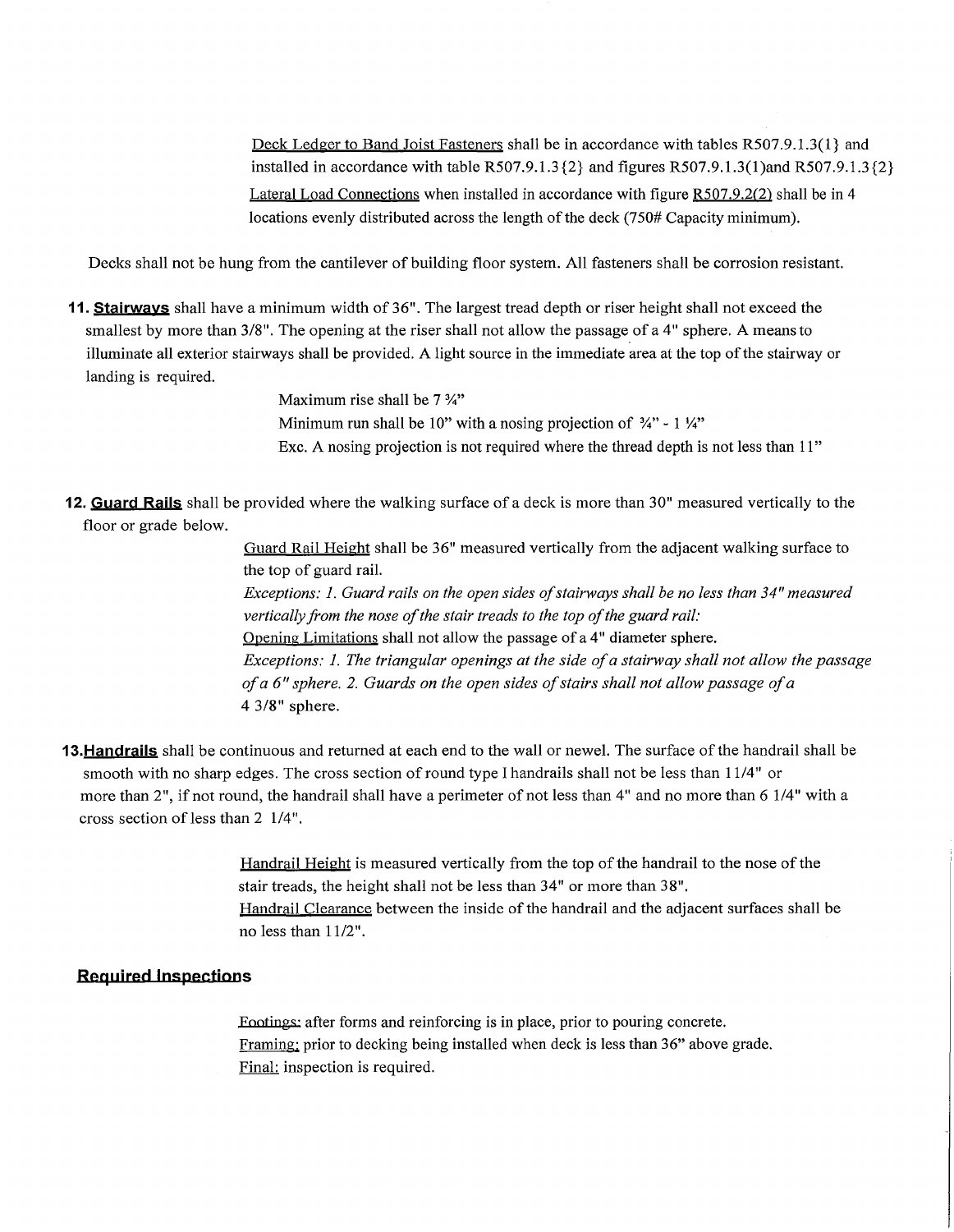| <b>FASTENER AND CONNECTOR SPECIFICATIONS FOR DECKS"</b>                                       |                                                                                             |                                                                                                                                                                                                                                 |                                               |  |  |  |  |  |
|-----------------------------------------------------------------------------------------------|---------------------------------------------------------------------------------------------|---------------------------------------------------------------------------------------------------------------------------------------------------------------------------------------------------------------------------------|-----------------------------------------------|--|--|--|--|--|
| <b>ITEM</b>                                                                                   | <b>MATERIAL</b>                                                                             | <b>MINIMUM FINISH/COATING</b>                                                                                                                                                                                                   | <b>ALTERNATE FINISH/COATING®</b>              |  |  |  |  |  |
| Nails and timber rivets                                                                       | In accordance with <br><b>ASTM F1667</b>                                                    | Hot-dipped galvanized per ASTM A153                                                                                                                                                                                             | Stainless steel, silicon bronze or<br> copper |  |  |  |  |  |
| Bolts <sup>e</sup><br>Lag screws <sup><math>d</math></sup><br>(including nuts and<br>washers) | In accordance with<br>ASTM A307 (bolts),<br>ASTM A563 (nuts),<br><b>ASTM F844 (washers)</b> | Hot-dipped galvanized per ASTM A153, Class C<br>(Class D for $\frac{3}{s}$ -inch diameter and less) or mechani- Stainless steel, silicon bronze or<br>cally galvanized per ASTM B695, Class 55 or 410 copper<br>stainless steel |                                               |  |  |  |  |  |
| Metal connectors                                                                              | Per manufacturer's<br>specification                                                         | ASTM A653 type G185 zinc coated galvanized<br>steel or post hot-dipped galvanized per ASTM<br>A123 providing a minimum average coating<br>weight of 2.0 oz./ $\hat{\pi}^2$ (total both sides)                                   | Stainless steel                               |  |  |  |  |  |

# **TABLE R507.2.3**

For SI: 1 inch = 25.4 mm, 1 foot = 304.8 mm.

a. Equivalent materials, coatings and finishes shall be permitted.

b. Fasteners and connectors exposed to salt water or located within 300 feet of a salt water shoreline shall be stainless steel.

c. Holes for bolts shall be drilled a minimum  $V_{32}$  inch and a maximum  $V_{16}$  inch larger than the bolt.

d. Lag screws <sup>1</sup>/<sub>2</sub> inch and larger shall be predrilled to avoid wood splitting per the National Design Specification (NDS) for Wood Construction.

e. Stainless-steel-driven fasteners shall be in accordance with ASTM F1667.



#### TABLE R507.3.1 MINIMUM FOOTING SIZE FOR DECKS

|                | TRIBUTARY         | LOAD BEARING VALUE OF SUILS. " "IDSI"   |                                            |                              |                                           |                                              |                       |                                         |                                                |                              |                                         |                                                                     |          |
|----------------|-------------------|-----------------------------------------|--------------------------------------------|------------------------------|-------------------------------------------|----------------------------------------------|-----------------------|-----------------------------------------|------------------------------------------------|------------------------------|-----------------------------------------|---------------------------------------------------------------------|----------|
| live           |                   | 1500*                                   |                                            |                              |                                           | 2000*                                        |                       | 2500*                                   |                                                | $\geq 3000^{\circ}$          |                                         |                                                                     |          |
| LOAD"<br>(psf) | AREA<br>(sq. ft.) | Side of a<br>square footing<br>(inches) | Diameter of a<br>round footing<br>(inches) | <b>Thickness</b><br>(inches) | Side of a<br>square footing }<br>(inches) | Diameter of a  <br>round footing<br>(inches) | Thickness<br>(inches) | Side of a<br>square footing<br>(inches) | Diameter of a<br>' round footing i<br>(inches) | <b>Thickness</b><br>(inches) | Side of a<br>square footing<br>(inches) | Diameter of a   Thickness <sup>1</sup><br>round footing<br>(inches) | (inches) |
|                | 20                | 12                                      | 14                                         | n                            | . .                                       | 14                                           | Ω                     | 12                                      | 14                                             | Ū                            | 12                                      | 14                                                                  |          |
|                | 40                | 14                                      | 16                                         | o                            | 12                                        | 14                                           |                       | 12                                      | 14                                             |                              | 12                                      | 14                                                                  | Ð        |
|                | 60                | 17                                      | -19                                        |                              |                                           |                                              | n                     | 13                                      |                                                |                              | 12                                      | 14                                                                  | O        |
| 40             | 80                | 20                                      | 22                                         |                              |                                           | 19                                           |                       |                                         | 17                                             |                              | 14                                      | 16                                                                  | Ð        |
|                | 100               | 22                                      | 25                                         |                              | 19                                        | ኅ1                                           | o                     |                                         | 19                                             | Ð                            | 15                                      |                                                                     |          |
|                | 120               | 24                                      | 27                                         |                              | 21                                        | 23                                           |                       | 19                                      | 21                                             |                              | 17                                      | 19                                                                  |          |
|                | 140               | 26                                      | 29                                         | 10                           | 22                                        | 25                                           | R                     | 20                                      | 23                                             |                              | 18                                      | 21                                                                  |          |
|                | 160               | 28                                      | 31                                         |                              | 24                                        | 27                                           | ٥                     | 21                                      | 24                                             |                              | 20                                      | 22                                                                  |          |

For SI: 1 inch =  $25.4$  nm, 1 square foot = 0.0929 m<sup>2</sup>, 1 pound per square foot = 0.0479 kPa.

a. Interpolation permitted, extrapolation not permitted.

b. Live load =  $40$  psf, dead load =  $10$  psf.

c. Assumes minimum square footing to be 12 inches x 12 inches x 6 inches for  $6 \times 6$  post.

d. If the support is a brick or CMU pier, the footing shall have a minimum 2-inch projection on all sides.

e. Area, in square feet, of deck surface supported by post and footings.

Copyright 2020, International Code Council, Inc., Washington D.C. Reproducced with permission. All rights reserved. www.iccsafe.org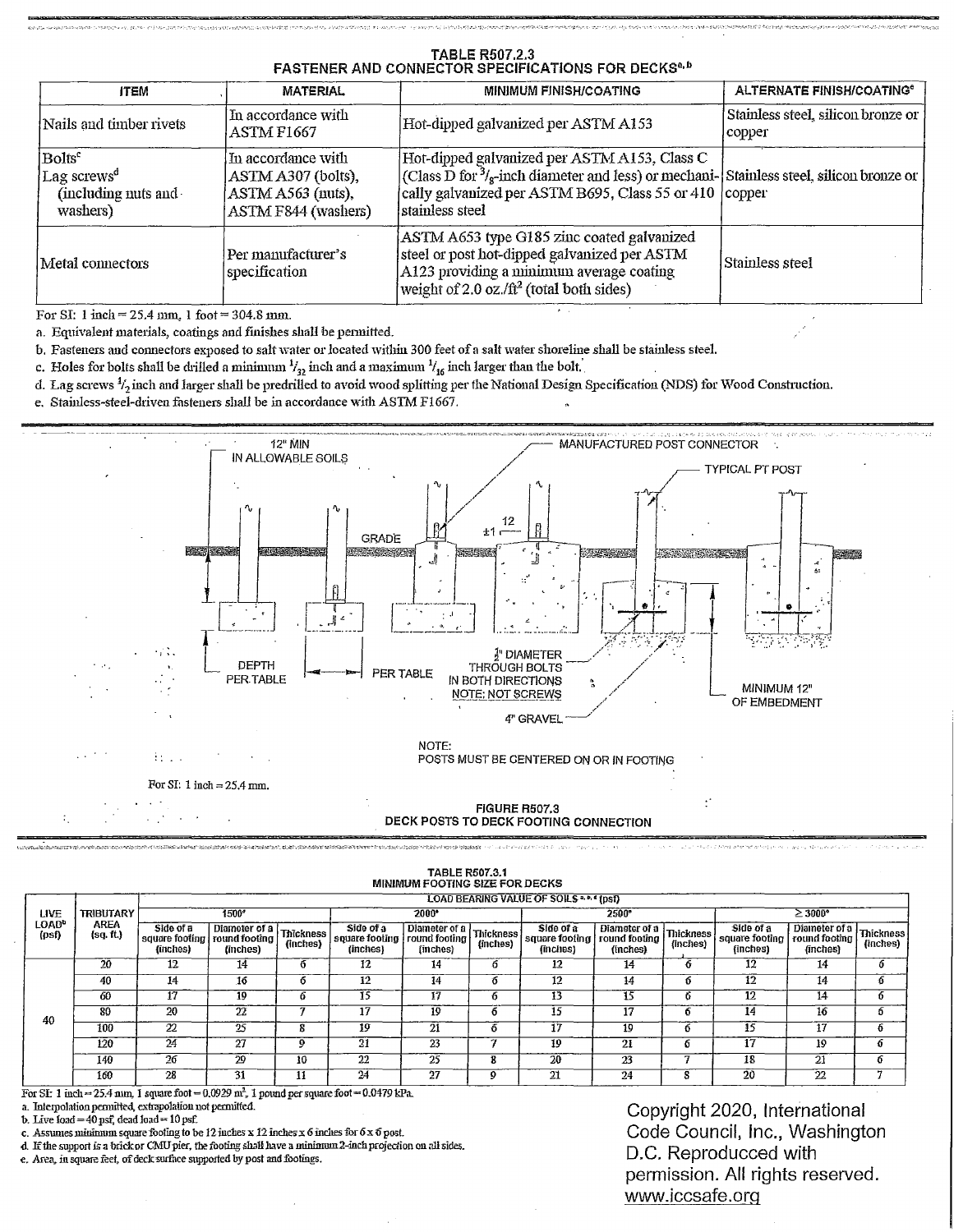|  | <b>TABLE R507.5</b> |                                                                     |
|--|---------------------|---------------------------------------------------------------------|
|  |                     | DECK BEAM SPAN LENGTHS <sup>*</sup> b. <sup>8</sup> (feet - inches) |

|                                  |                                    | DECK JOIST SPAN LESS THAN OR EQUAL TO: |          |           |          |          |          |          |  |
|----------------------------------|------------------------------------|----------------------------------------|----------|-----------|----------|----------|----------|----------|--|
| <b>SPECIES<sup>e</sup></b>       | SIZE <sup>*</sup>                  |                                        |          |           | (feet)   |          |          |          |  |
|                                  |                                    | 6                                      | 8        | 10        | 12       | 14       | 16       | 18       |  |
|                                  | $1-2\times 6$                      | 4-11                                   | $4-0$    | $3-7$     | $3 - 3$  | $3-0$    | $2 - 10$ | $2 - 8$  |  |
|                                  | $1-2 \times 8$                     | $5 - 11$                               | $5-1$    | $4-7$     | $4-2$    | $2 - 10$ | $3-7$    | $3 - 5$  |  |
|                                  | $1 - 2 \times 10$                  | $7-0$                                  | 6-0      | $5-5$     | $4-11$   | $4-7$    | $4-3$    | $4 - 0$  |  |
|                                  | $1 - 2 \times 12$                  | $8 - 3$                                | $7-1$    | $6-4$     | $5 - 10$ | $5-5$    | 5-0      | $4 - 9$  |  |
|                                  | $2-2\times 6$                      | $6 - 11$                               | 5-11     | $5-4$     | $4-10$   | $4-6$    | $4-3$    | $4-0$    |  |
|                                  | $2-2\times8$                       | $8-9$                                  | $7 - 7$  | 6-9       | $6 - 2$  | $5-9$    | $5-4$    | $5-0$    |  |
| Southern pine                    | $2-2 \times 10$                    | $10-4$                                 | $9-0$    | $8-0$     | $7-4$    | $6 - 9$  | $6-4$    | $6 - 0$  |  |
|                                  | $2 - 2 \times 12$                  | $12 - 2$                               | $10-7$   | $9 - 5$   | $8 - 7$  | $8-0$    | $7 - 6$  | $7-0$    |  |
|                                  | $3-2\times 6$                      | $8-2$                                  | $7-5$    | $6 - 8$   | $6 - 1$  | $5-8$    | $5-3$    | $5-0$    |  |
|                                  | $3-2 \times 8$                     | $10 - 10$                              | $9-6$    | $8-6$     | $7-9$    | $7 - 2$  | $6-8$    | $6-4$    |  |
|                                  | $3 - 2 \times 10$                  | $13 - 0$                               | $11-3$   | $10-0$    | $9 - 2$  | $8-6$    | $7 - 11$ | $7 - 6$  |  |
|                                  | $3 - 2 \times 12$                  | $15 - 3$                               | $13 - 3$ | $11 - 10$ | $10-9$   | $10 - 0$ | $9-4$    | $8 - 10$ |  |
|                                  | $3 \times 6$ or $2 - 2 \times 6$   | 5-5                                    | 4-8      | $4 - 2$   | $3-10$   | $3 - 6$  | $3-1$    | $2 - 9$  |  |
|                                  | $3 \times 8$ or $2 - 2 \times 8$   | $6 - 10$                               | 5-11     | $5-4$     | $4-10$   | $4-6$    | $4-1$    | $3-8$    |  |
|                                  | $3 \times 10$ or $2 - 2 \times 10$ | $8-4$                                  | $7 - 3$  | 6-6       | $5 - 11$ | $5-6$    | $5 - 1$  | $4 - 8$  |  |
| Douglas fir-larch <sup>o</sup> , | $3 \times 12$ or $2 - 2 \times 12$ | $9-8$                                  | $8 - 5$  | $7-6$     | 6-10     | $6-4$    | $5 - 11$ | $5 - 7$  |  |
| hem-fir <sup>4</sup> .           | $4 \times 6$                       | $6 - 5$                                | $5 - 6$  | $4-11$    | $+6$     | $4-2$    | $3 - 11$ | $3 - 8$  |  |
| spruce-pine-fir <sup>*</sup> ,   | $4 \times 8$                       | $8-5$                                  | $7 - 3$  | 6-6       | $5 - 11$ | $5-6$    | $5-2$    | $4 - 10$ |  |
| redwood.<br>westem cedars.       | $4 \times 10$                      | $9 - 11$                               | $8 - 7$  | $7 - 8$   | $7-0$    | $6 - 6$  | $6 - 1$  | $5-8$    |  |
| ponderosa pine <sup>f</sup> ,    | $4 \times 12$                      | $11-5$                                 | $9-11$   | $8 - 10$  | $8-1$    | $7-6$    | $7-0$    | $6 - 7$  |  |
| red pine <sup>3</sup>            | $3-2 \times 6$                     | $7-4$                                  | $6-8$    | $6-0$     | $5-6$    | $5-1$    | $4-9$    | $4 - 6$  |  |
|                                  | $3-2\times8$                       | $9-8$                                  | $8 - 6$  | $7 - 7$   | $6 - 11$ | $6 - 5$  | 6-0      | $5-8$    |  |
|                                  | $3 - 2 \times 10$                  | $12 - 0$                               | $10-5$   | $9-4$     | $8-6$    | $7 - 10$ | $7 - 4$  | $6 - 11$ |  |
|                                  | $3-2 \times 12$                    | $13 - 11$                              | $12-1$   | $10-9$    | $9-10$   | $9 - 1$  | $8-6$    | $8 - 1$  |  |

For SI: 1 inch = 25.4 mm, 1 foot = 304.8 mm, 1 pound per square foot = 0.0479 kPa, 1 pound = 0.454 kg.<br>a. Live load = 40 psf, dead load = 10 psf, L/∆ = 360 at main span, L/∆ = 180 at cantilever with a 220-pound point load

b\_ Beams supporting deck joists from one side only.

c. No\_ 2 grade, wet service factor\_

d. Beam depth shall be greater than or equal to depth of joists with a flush beam condition.<br>e. Includes incising factor.

f. Northern species. Incising factor not included.

g. Beam cantilevers are limited to the adjacent beam's span divided by 4.

| <b>TABLE R507.6</b>                                    |
|--------------------------------------------------------|
| DECK JOIST SPANS FOR COMMON LUMBER SPECIES (ft. - in.) |

|                                                           |               |           | ALLOWABLE JOIST SPAN <sup>D</sup>         |           | <b>MAXIMUM CANTILEVER<sup>c.</sup></b>                                     |          |         |  |  |
|-----------------------------------------------------------|---------------|-----------|-------------------------------------------|-----------|----------------------------------------------------------------------------|----------|---------|--|--|
| <b>SPECIES'</b>                                           | <b>SIZE</b>   |           | <b>SPACING OF DECK JOISTS</b><br>(inches) |           | <b>SPACING</b><br>OF DECK JOISTS WITH CANTILEVERS <sup>e</sup><br>(inches) |          |         |  |  |
|                                                           |               | 12        | 16                                        | 24        | 12                                                                         | 16       | 24      |  |  |
|                                                           | $2 \times 6$  | $9 - 11$  | $9 - 0$                                   | $7 - 7$   | $1 - 3$                                                                    | $1-4$    | $1-6$   |  |  |
|                                                           | $2 \times 8$  | $13-1$    | $11-10$                                   | $9 - 8$   | $2 - 1$                                                                    | $2 - 3$  | $2 - 5$ |  |  |
| Southern pine                                             | $2 \times 10$ | $16-2$    | $14-0$                                    | $11-5$    | $3 - 4$                                                                    | $3 - 6$  | $2-10$  |  |  |
|                                                           | $2 \times 12$ | $18-0$    | $16-6$                                    | $13-6$    | 4-6                                                                        | $4 - 2$  | $3-4$   |  |  |
|                                                           | $2 \times 6$  | $9 - 6$   | $8 - 8$                                   | $7 - 2$   | $1-2$                                                                      | $1-3$    | $1-5$   |  |  |
| Douglas fir-larch <sup>a</sup> ,<br> hem-fir <sup>a</sup> | $2 \times 8$  | $12 - 6$  | $11 - 1$                                  | 9-1       | $1 - 11$                                                                   | $2 - 1$  | $2 - 3$ |  |  |
| spruce-pine-fir <sup>d</sup> ,                            | $2 \times 10$ | $15 - 8$  | $13 - 7$                                  | $11 - 1$  | $3 - 1$                                                                    | $3 - 5$  | $2 - 9$ |  |  |
|                                                           | $2 \times 12$ | $18-0$    | 15-9                                      | $12 - 10$ | $4-6$                                                                      | $3 - 11$ | $3 - 3$ |  |  |
| Redwood,                                                  | $2 \times 6$  | $8-10$    | $8-0$                                     | $7-0$     | $1 - 0$                                                                    | $1-1$    | $1 - 2$ |  |  |
| western cedars.                                           | $2 \times 8$  | $11-8$    | $10-7$                                    | $8 - 8$   | $1-8$                                                                      | $1-10$   | $2 - 0$ |  |  |
| ponderosa pine <sup>e</sup> ,                             | $2 \times 10$ | $14 - 11$ | $13-0$                                    | $10-7$    | $2 - 8$                                                                    | $2 - 10$ | $2 - 8$ |  |  |
| red pine <sup>e</sup>                                     | $2 \times 12$ | $17-5$    | $15-1$                                    | $12 - 4$  | $3-10$                                                                     | $3-9$    | $3-1$   |  |  |

For SI: 1 inch = 25.4 mm, 1 foot = 304.8 mm, 1 pound per square foot = 0.0479 kPa, 1 pound = 0.454 kg.

a. No. 2 grade with wet service factor.

b. Live load = 40 psf, dead load = 10 psf,  $L/\Delta$  = 360.

c. Live load = 40 psf. dead load = 10 psf, L/ $\Delta$  = 360 at main span, L/ $\Delta$  = 180 at cantilever with a 220-pound point load applied to end.

d. Includes incising factor.

e. Northem species with no incising factor.

f. Cantilevered spans not exceeding the nominal depth of the joist are permitted.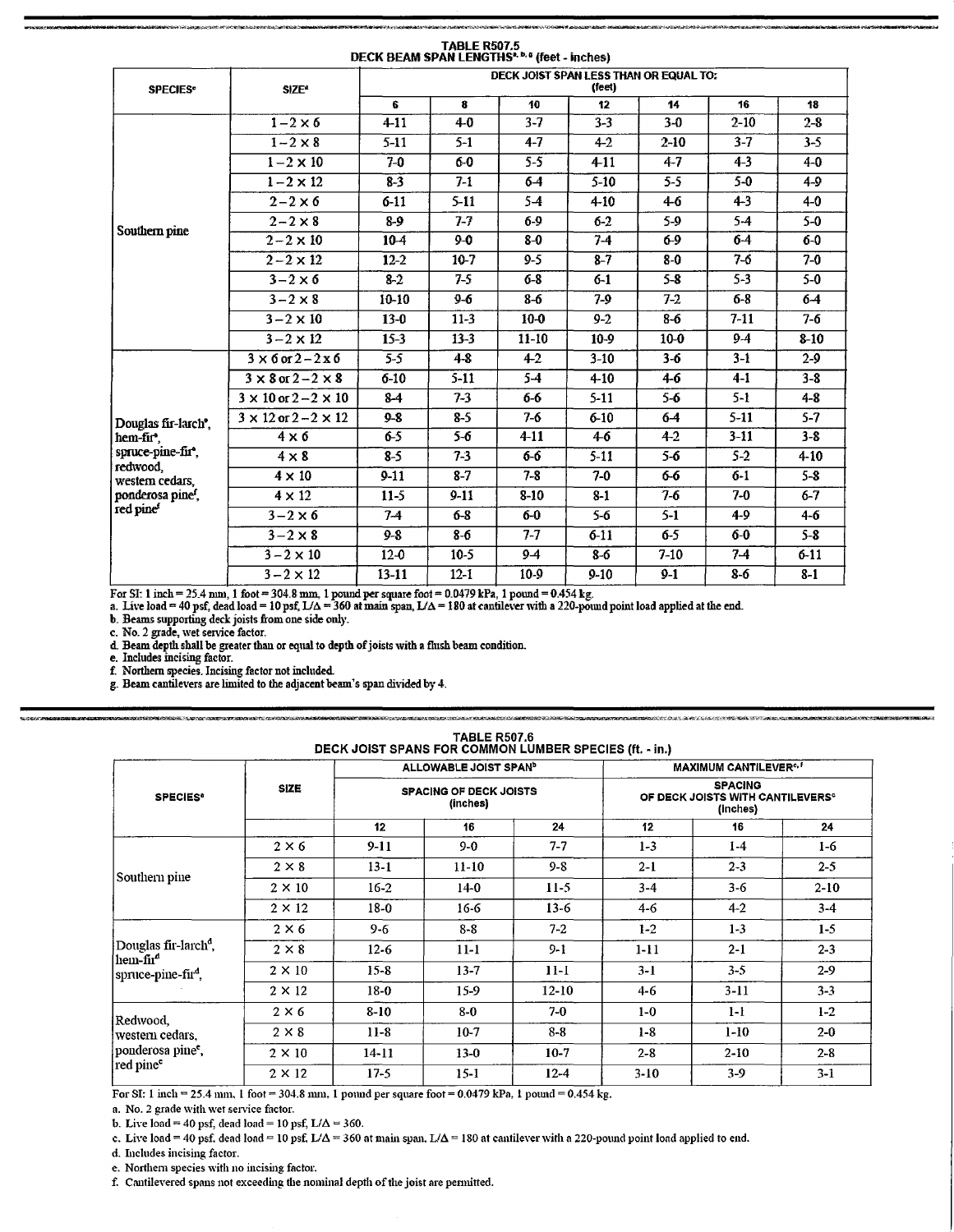#### TABLE R507.4 DECK POST HEIGHT<sup>®</sup>

| <b>DECK POST SIZE</b> | <b>MAXIMUM HEIGHT<sup>a, b</sup></b><br>(feet-inches) |
|-----------------------|-------------------------------------------------------|
| $4 \times 4$          | $6-9$                                                 |
| $4 \times 6$          |                                                       |
| $6 \times 6$          |                                                       |
| $8 \times 8$          |                                                       |

For SI: 1 inch = 25.4 nm, 1 foot = 304.8 mm, 1 pound per square foot = 0.0479kPa.

*L* FIGURE R507.6 JOIST TYPICAL DECK JOIST SPANS  $\mathbb{R}^m$   $\mathbb{R}^m$   $\mathbb{R}^m$   $\mathbb{R}^m$   $\mathbb{R}^m$   $\mathbb{R}^m$   $\mathbb{R}^m$   $\mathbb{R}^m$   $\mathbb{R}^m$   $\mathbb{R}^m$   $\mathbb{R}^m$   $\mathbb{R}^m$   $\mathbb{R}^m$   $\mathbb{R}^m$   $\mathbb{R}^m$   $\mathbb{R}^m$   $\mathbb{R}^m$   $\mathbb{R}^m$   $\mathbb{R}^m$   $\mathbb{R}^m$  **A**<br>--' \_\_J BEAM **BEAM**  $\blacktriangleright$ I POST POST **OPTIONAL OPTIONAL** BEAM SPAN BEAM SPAN OPTIONAL OPTIONAL BEAM SPAN BEAM SPAN **CANTILEVER** CANTILEVER CANTILEVER CANTILEVER DROPPED BEAM FLUSH BEAM MINIMUM2"  $\frac{1}{\sqrt{2}}$   $\frac{1}{\sqrt{2}}$   $\frac{1}{\sqrt{2}}$   $\frac{1}{\sqrt{2}}$   $\frac{1}{\sqrt{2}}$   $\frac{1}{\sqrt{2}}$   $\frac{1}{\sqrt{2}}$   $\frac{1}{\sqrt{2}}$   $\frac{1}{\sqrt{2}}$   $\frac{1}{\sqrt{2}}$   $\frac{1}{\sqrt{2}}$   $\frac{1}{\sqrt{2}}$   $\frac{1}{\sqrt{2}}$   $\frac{1}{\sqrt{2}}$   $\frac{1}{\sqrt{2}}$   $\frac{1}{\sqrt{2}}$   $\frac{1}{\sqrt{2}}$  SINGLE PLY BEAM - I MULTIPLY BEAM - $(2)$   $\frac{1}{2}$ " DIAMETER -'THROUGH-BOLTS OR APPROVED EQUIVALENT CONNECTOR  $5\frac{1}{2}$ <sup>"</sup> MINIMUM FOR **BEAM SPLICES** POST NOTCH- FOR FULL BEAM BEAM SPLICE (IF REQUIRED) **BEARING** (IF REQUIRED) ≥ 21/2" MIN. MUST OCCUR BEAM SPLICE OVER POST  $\geq$  2" Ğ ó  $\sim$  $\frac{1}{\sqrt{2}}$ ð *:*~~J:I, ..,.,,, : ----:-1«5· ۱Õ (وَ) ·, -, <sup>f</sup>  $\binom{c}{2}$ ks) APPROVED POST CAP ≥∲'  $\geq$  2 $\frac{1}{4}$ "  $\overline{\mathcal{A}}$ BEAM OVER POST CAP BEAM OVER PO! 'i

FIGURE R507.5.1(2) NOTCHED POST-TO-BEAM CONNECTION

For SI: 1 inch = 25.4 mm, 1 foot = 304.8 mm, 1 pound per square foot =

c. The maximum pennitted height is 8 feet for one-ply and two-ply beams. The maximum permitted height for three-ply beams on post cap is 6 feet *9* 

0.0479kPa.

inches.

b. Based on 40 psflive load.

a. Measured to the underside of the beam.

FIGURE R507.5.1(1) DECK BEAM TO DECK POST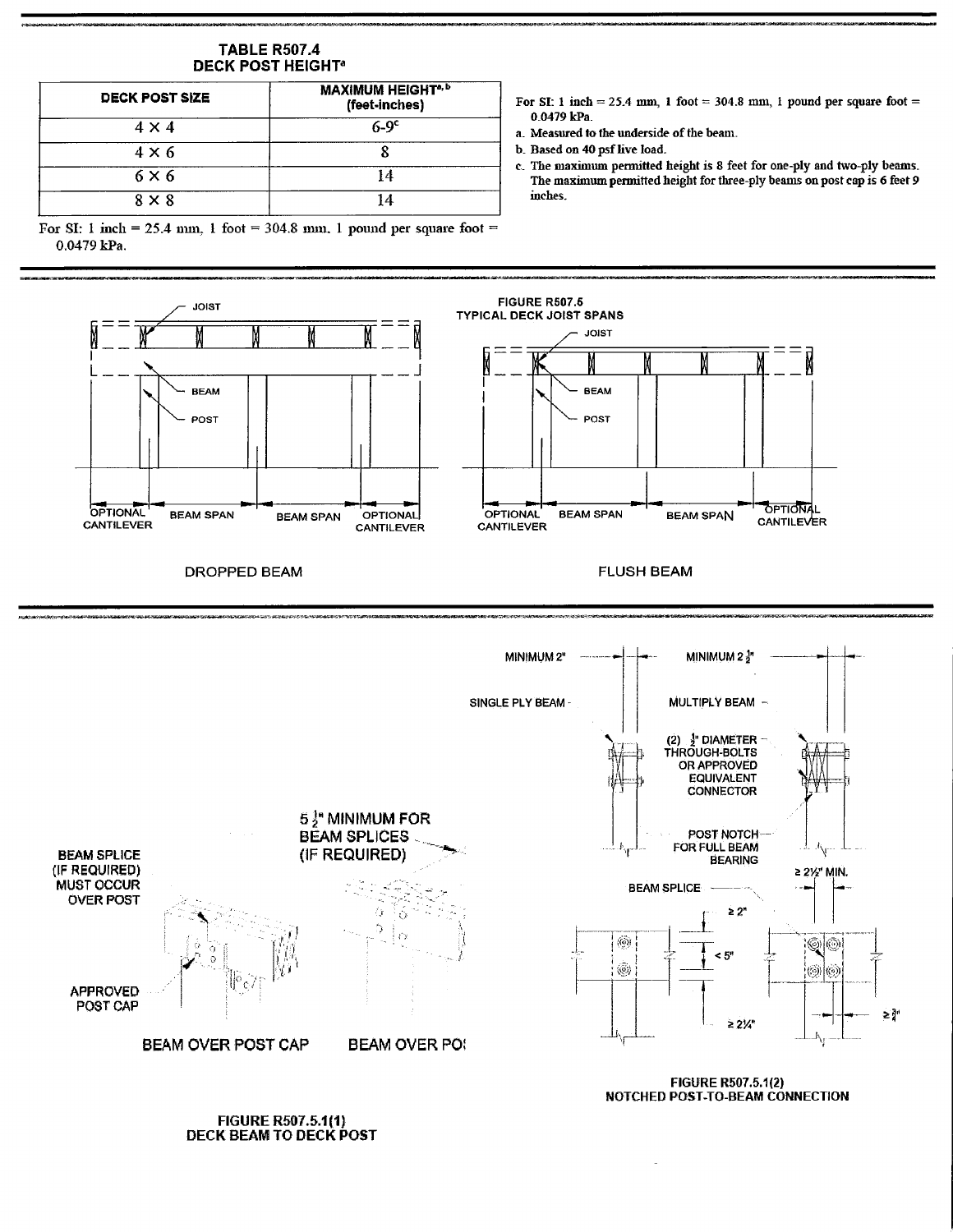

TABLE R507.7 MAXIMUM JOIST SPACING FOR DECKING

| DECKING MATERIAL TYPE AND NOMINAL SIZE | <b>MAXIMUM ON-CENTER JOIST SPACING</b> |                                        |  |  |  |  |
|----------------------------------------|----------------------------------------|----------------------------------------|--|--|--|--|
|                                        | Decking perpendicular to jolst         | Decking diagonal to joist <sup>4</sup> |  |  |  |  |
| $1^{1}/$ -inch-thick wood              | 16 inches                              | 12 inches                              |  |  |  |  |
| 2-inch-thick wood                      | 24 inches                              | 16 inches                              |  |  |  |  |
| Plastic composite                      | In accordance with Section R507.2      | In accordance with Section R507.2      |  |  |  |  |

For SI: 1 inch = 25.4 mm,  $1$  foot = 304.8 mm, 1 degree = 0.01745 rad.

a. Maximum angle of 45 degrees from perpendicular for wood deck boards.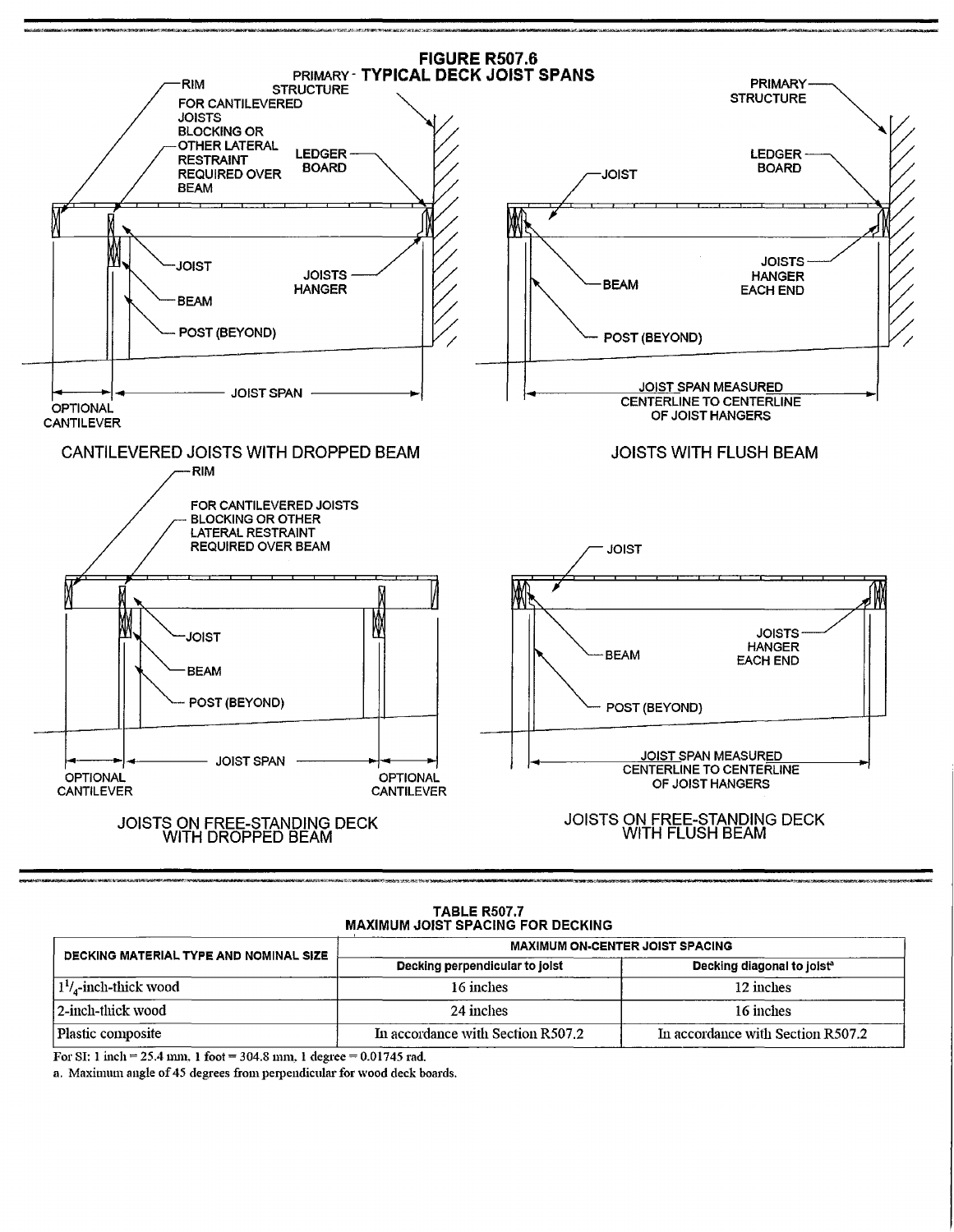## TABLE R507.9.1.3(1)<br>"DECK LEDGER CONNECTION TO BAND JOIST (Deck live load = 40 psf, deck dead load = 10 psf

|                                                                                                      | <b>JOIST SPAN</b>              |                 |                  |              |              |              |              |  |  |
|------------------------------------------------------------------------------------------------------|--------------------------------|-----------------|------------------|--------------|--------------|--------------|--------------|--|--|
| <b>CONNECTION DETAILS</b>                                                                            | $6'$ and less $ $              | $6'1''$ to $8'$ | $8'1''$ to $10'$ | 10'1" to 12' | 12'1" to 14' | 14'1" to 16' | 16'1" to 18' |  |  |
|                                                                                                      | On-center spacing of fasteners |                 |                  |              |              |              |              |  |  |
| $\frac{1}{2}$ -inch diameter lag screw with $\frac{1}{2}$ -inch<br>maximum sheathing <sup>b, c</sup> | 30                             | 23              | 18               | 15           | 13           |              | 10           |  |  |
| $\frac{1}{2}$ -inch diameter bolt with $\frac{1}{2}$ -inch maximum<br>sheathing <sup>c</sup>         | 36                             | 36              | 34               | 29           | 24           | 21           | 19           |  |  |
| $\frac{1}{2}$ -inch diameter bolt with 1-inch maximum<br>sheathing <sup>d</sup>                      | 36                             | 36              | 29               | 24           | 21           | 18           | 16           |  |  |

For SI: 1 inch = 25.4 mm, 1 foot = 304.8 mm, 1 pound per square foot =  $0.0479$  kPa.

a. Ledgers shall be flashed in accordance with Section R703 .4 to prevent water from contacting the house band joist.

b. The tip of the lag screw shall fully extend beyond the inside face of the band joist.

c. Sheathing shall be wood stmctural panel or solid sawn lumber.

d. Sheathing shall be permitted to be wood structural panel, gypsum board, fiberboard, lumber, or foam sheathing. Up to  $\frac{1}{2}$ -inch thickness of stacked washers shall be permitted to substitute for up to  $\frac{1}{2}$  inch of allowable sheathing thickness where combined with wood structural panel or lumber sheathing.

## TABLE R507.9.1.3(2) PLACEMENT OF LAG SCREWS AND BOLTS IN DECK LEDGERS AND BAND JOISTS

#### MINIMUM END AND EDGE DISTANCES AND SPACING BETWEEN ROWS

| ___                 | TOP EDGE | <b>BOTTOM EDGE</b> | <b>ENDS</b>         | <b>ROW SPACING</b> |  |  |  |  |  |
|---------------------|----------|--------------------|---------------------|--------------------|--|--|--|--|--|
| Ledger <sup>a</sup> | mches"   | mch                | inches <sup>"</sup> | mches              |  |  |  |  |  |
| Band Joist          | mch      | mches              | inches"             | inches"            |  |  |  |  |  |

For SI: 1 inch  $= 25.4$  mm.

a. Lag screws or bolts shall be staggered from the top to the bottom along the horizontal run of the deck ledger in accordance with Figure R507.9.1.3(1).

b. Maximum *5* inches.

c. For engineered rim joists, the manufacturer's recommendations shall govern.

d. The minimum distance from bottom row of lag screws or bolts to the top edge of the ledger shall be in accordance with Figure R507.9.1.3(1).

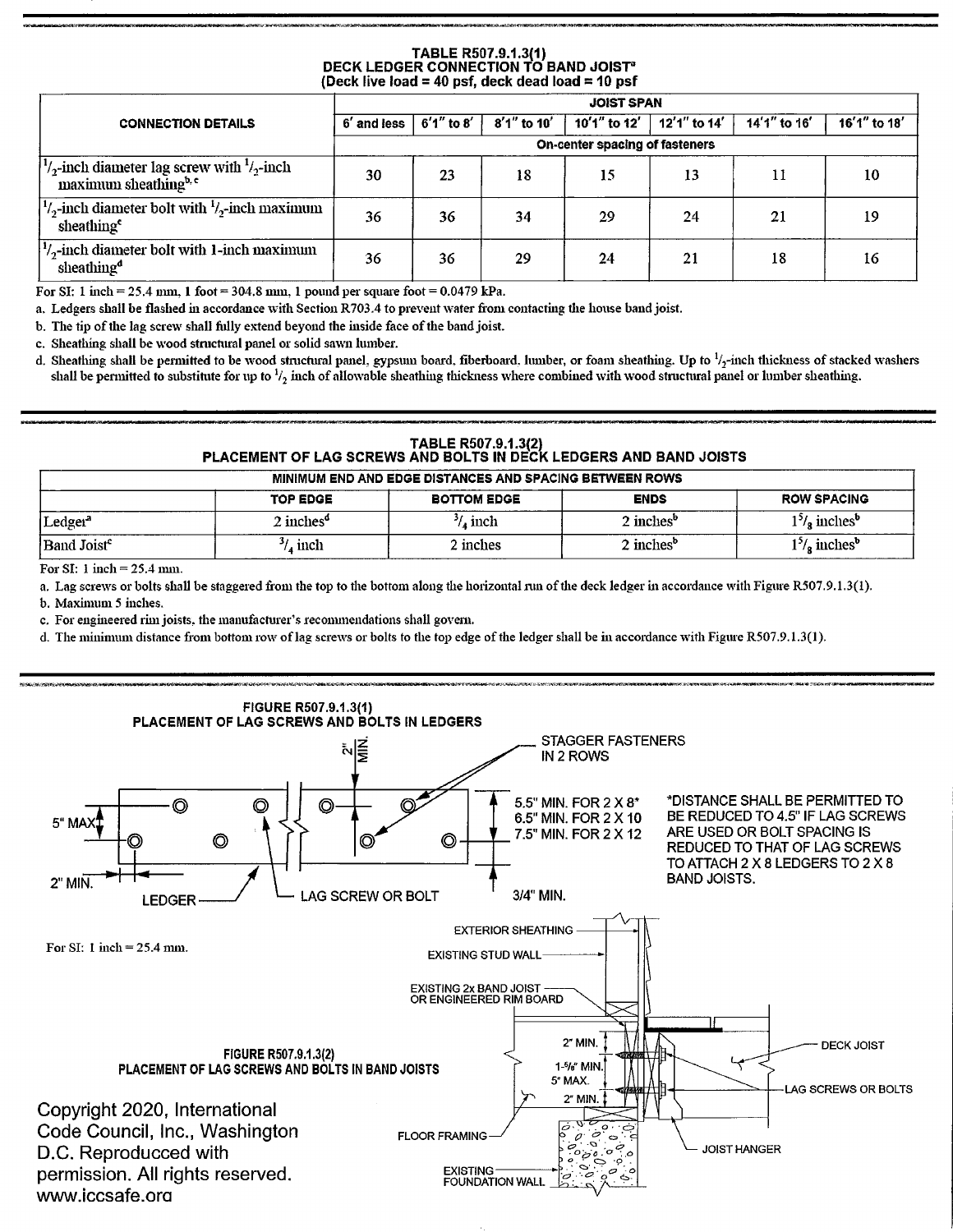Many house designs have cantilevered (extensions) from the main structure and which typically contain patio doors for future deck additions. The reinforcement selected will be based on the type of floor framing member presently in the house. We *have* diagrammed two possible solutions for providing such reinforcement.

- '=""'\_............,,\_...--~----~--.......... \_.,\_\_,,~,....--~...~~~'!=-~~~~~--~.......-.\_\_, ..........:.,.....\_ \_,.,..\_\_\_......................~----------------~----------~··:---···

Decks cannot bear on cantilevered floors. Additional framing will be required.